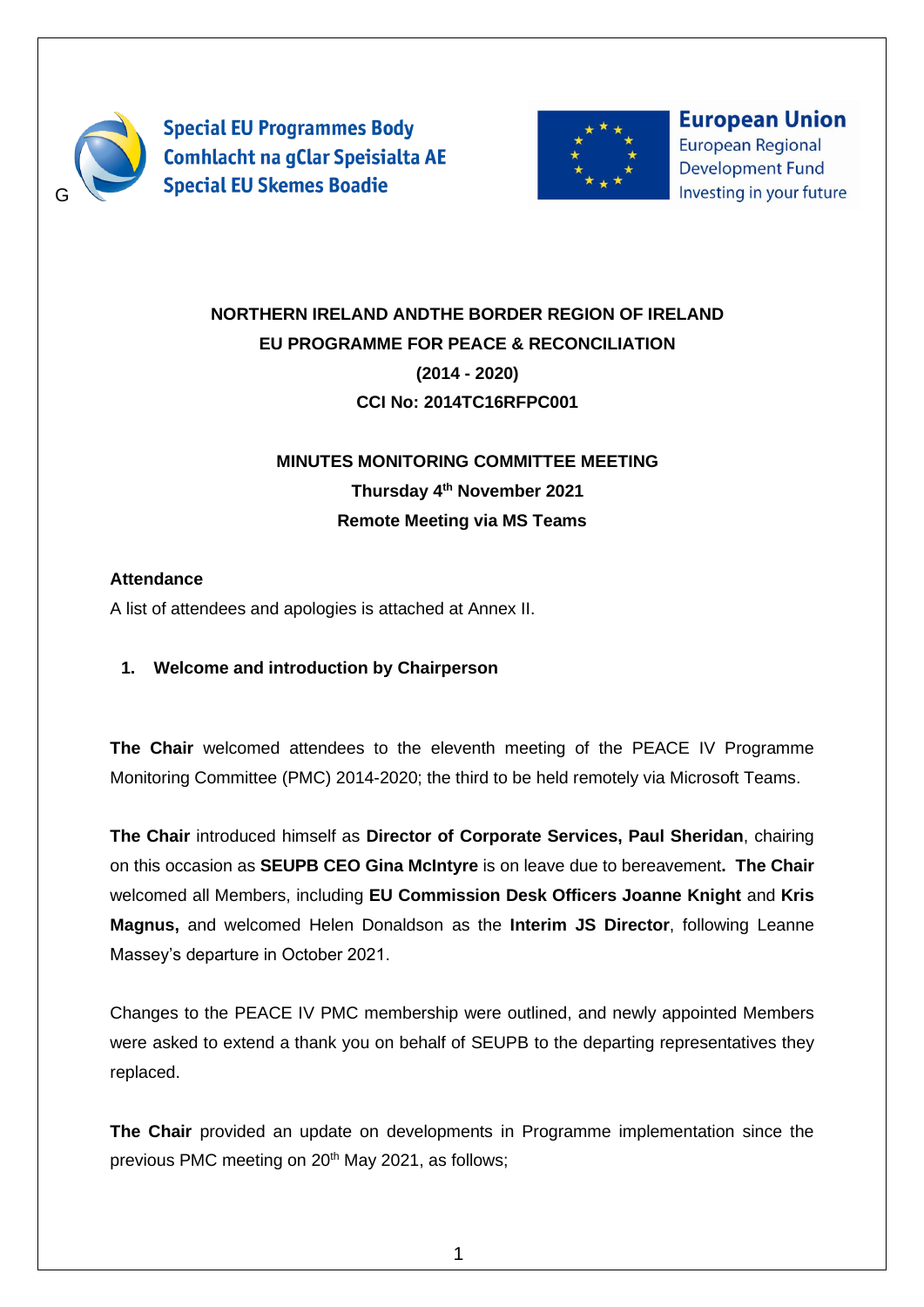- The SEUPB is delighted with the news in October that the Peace Plus Programme was approved by the Northern Ireland Executive and the Irish Government and subsequently, the North South Ministerial Council (NSMC). The Programme will be formally submitted to the EU Commission in 2022, ahead of the first calls for applications.
- The total value of the Programme is at €279.2m or 104%, therefore there has been no additional funding available to help projects navigate the effects of Covid 19 restrictions. Instead, the SEUPB has been assisting projects with modification requests and extensions to project end dates. The extensions have taken over 50% of PEACE projects into completion in 2022 or 2023.
- The effects of Covid have been keenly felt in the Shared Spaces objective. Several projects are forecasting that their construction timelines will run into the second half of 2023, which poses a risk to Programme delivery. In addition, projects are reporting issues due to the rising cost of materials. Members will receive an update of greater detail later in the agenda.

## **2. Agree Agenda**

The Agenda was agreed.

## **3. Conflict of Interest**

**The Chair** thanked those Members and Advisors who have returned their Conflicts of Interest and Code of Conduct forms to the Secretariat in the mandatory annual exercise. No further Conflicts of Interest were declared.

#### **4. Minutes of the previous meeting – 20 May 2021**

**The DRCD representative** informed the Chair of two minor amendments required in the minutes, to be forwarded to the Secretariat following today's meeting. Pending the changes, the Committee agreed the minutes as a true and accurate record of the previous meeting. The approved minutes will be uploaded to the SEUPB website.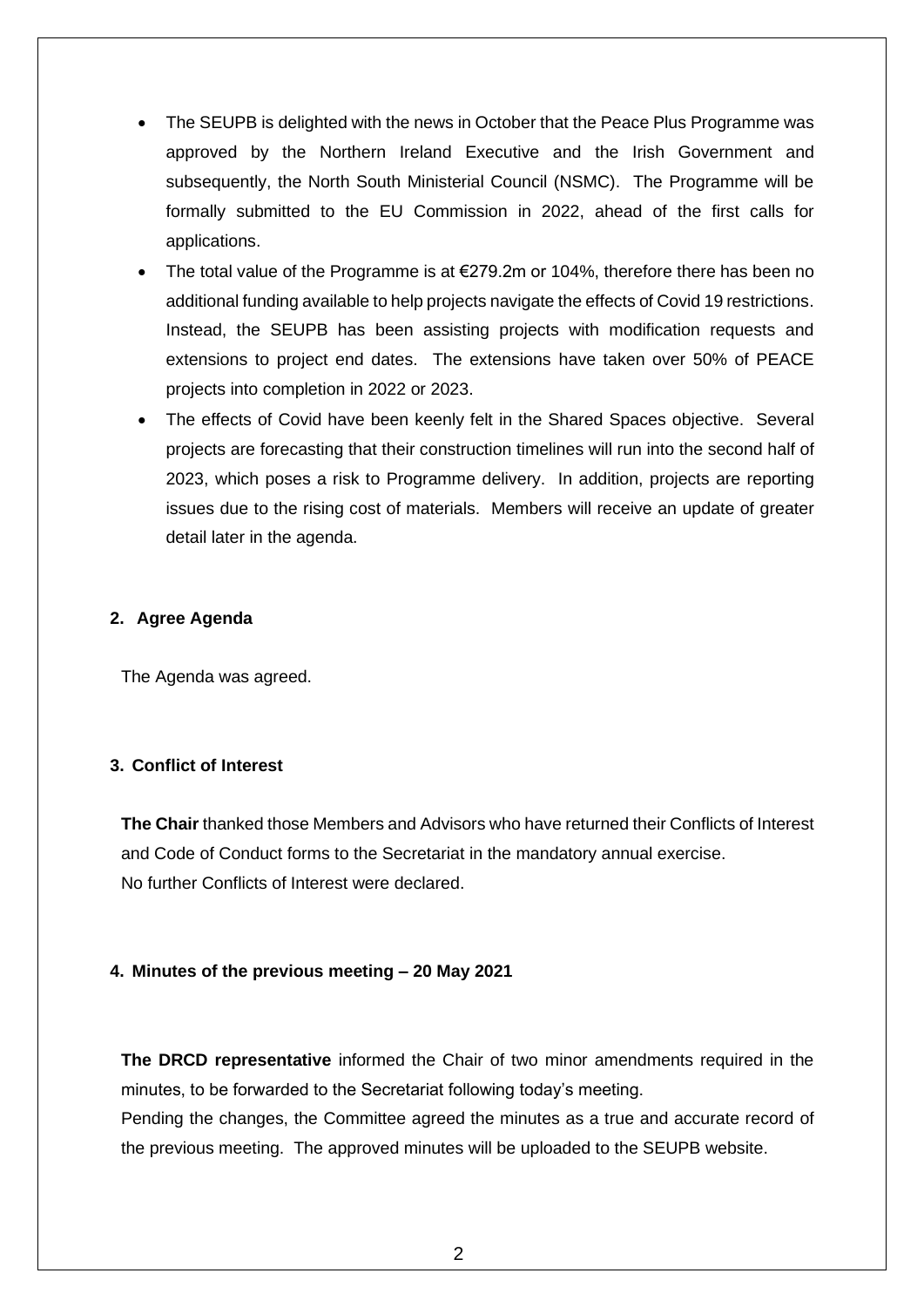#### **AP 1: Minutes of previous meeting to be amended and uploaded to SEUPB website**

#### **5. Matters Arising**

**The Chair** outlined three matters arising from the previous meeting, all of which have been actioned.

## **6. Video presentation: The Futures Project and the Causeway Coast and Glens Local Action Plan**

**The Chair** introduced a short informative video presenting information on two PEACE IV funded projects - the Futures Project and the Causeway Coast and Glens Local Action Plan.

Members noted the content of the project video presentations.

#### **7. Update on Programme Implementation**

Members noted the new format of Implementation papers, now split into a Programme Implementation paper and a Programme Management paper, as provided prior to the meeting. **The Chair** asked **JS Director, Helen Donaldson** to provide a presentation on implementation from the Joint Secretariat perspective**.** The presentation consisted of the following main points;

- The effects of Covid remain a challenge even as restrictions continue to lift, particularly around relationship building. The JS focus is on full commitment and full delivery of project outputs;
- SEUPB, with the assistance of Steering Committee Members, has been responding to a high volume of change requests, particularly requests for extensions to project end dates. The extensions mean a high number of projects will now deliver into the final two years of the Peace Programme;
- The JS team is working to ensure Lead Partners are aware of their responsibilities once their requested changes are approved and manage the associated risks.
- **Shared Education:** Despite the acute effects of Covid on this objective, both projects are now in their fifth year of delivery and are engaging with extremely high numbers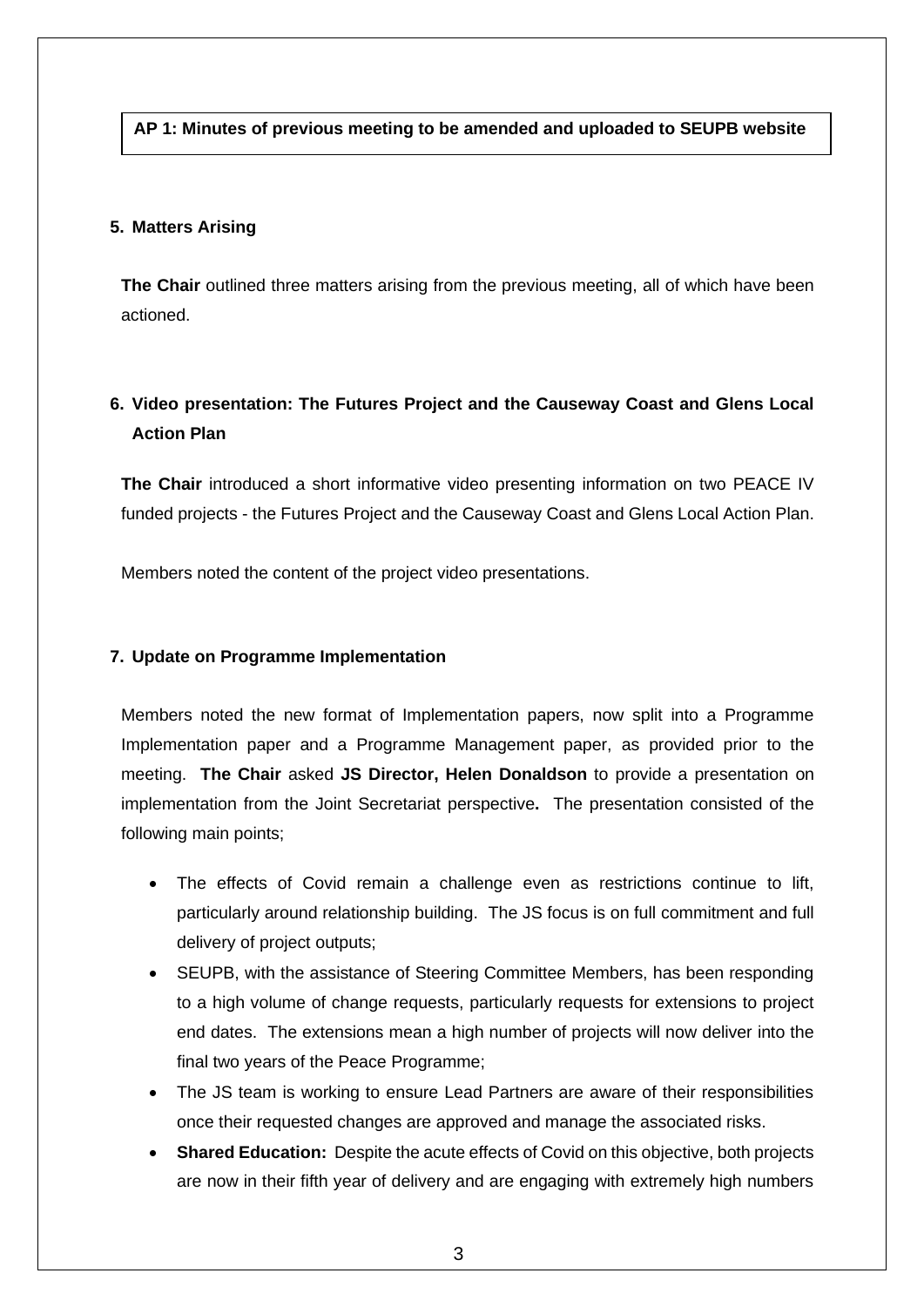of participants after keeping the project alive by collaborating and improving online skills;

- **Children and Young People 14-24:** This objective underwent a review of the Output Indicator Guidance in March 2021, resulting in continuation of the 125 hours engagement indicator and reasonable adjustments in relation to disability requirements;
- The objective is on course to exceed the Programme output target;
- Since the last PMC, Youthpact has undertaken a consultation for the Peace Plus Programme and held a number of well-attended learning and sharing events;
- The Journeys project is the first of eleven Children and Young People projects to complete activity, with 854 participants completing the programme to date against a target of 813;
- **Shared Spaces and Services:** Three projects under this objective have had extensions requests approved; Waterside Shared Village to December 2022, Black Mountain and Riverine to September 2023;
- The JS recently wrote to all Lead Partners to request proposals for additional funding required to deliver the agreed outputs. Seven requests, which will involve addendums to Economic Appraisals, have since been submitted and are being processed;
- There is significant risk to delivery of the Ballycastle Shared Spaces project due to procurement issues. The tender process may need to be restarted, which would cause significant issues for both the project and the Programme;
- Waterside Shared Village, Newforge and the Monaghan Peace Campus are due to complete their construction works in Summer 2022;
- **Victims and Survivors:** In a significant increase since the last PMC, the project has achieved 57% of the output relating to individuals in receipt of advocacy support;
- Project Partner the Commission for Victims and Survivors has completed research towards a needs review assessment for Ireland, Northern Ireland and Great Britain. The full report has been shared with Government Departments in Ireland and Northern Ireland. The Managing Authority will review the report and feed relevant recommendations into the call for Victims and Survivors in the Peace Plus Programme;
- **Local Authority Action Plans;** Four Local Authorities have completed activity on all three themes (Cavan, Lisburn City and Castlereagh, Sligo, Leitrim). A further three have completed activity on Building Positive Relations and Children & Young People, and four have completed upon Shared Spaces and Services. **The JS Director** outlined positive feedback from the closing events;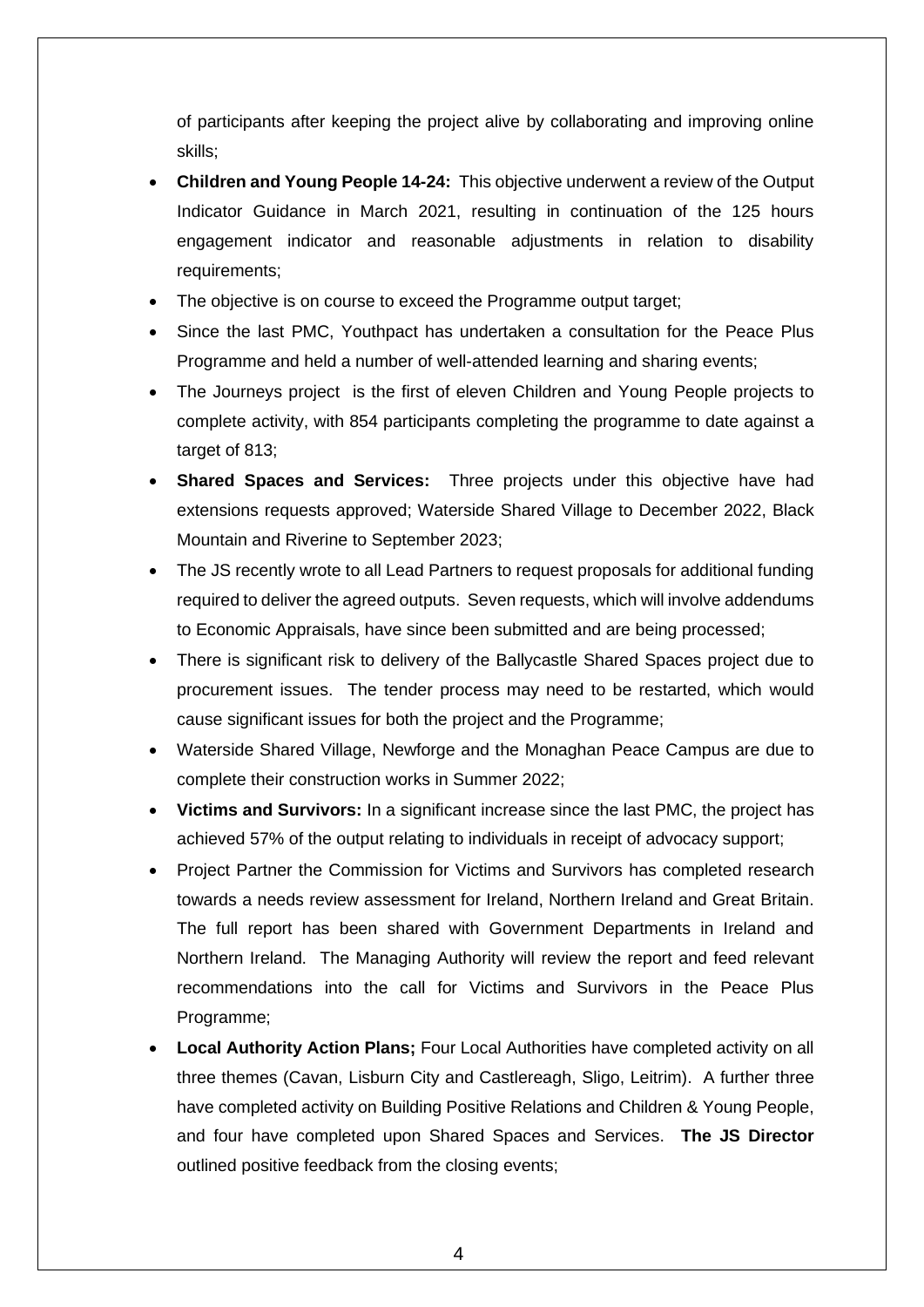- There is a risk of non-delivery of the Louth County Council Shared Spaces element, which the JS team is monitoring closely;
- The seven Local Authorities which have successfully completed activity on their Children and Young element have self-declared an overachievement against the Programme target, and;
- **Building Positive Relations Regional:** Eleven projects have successfully completed activity, achieving engagement with 79,044 participants as at the end of July 2021, or 85% achievement against target.

**The DCEDIY** representative asked that the Futures project video be shared following the meeting.

**The CBI representative** asked that the presentations also be circulated to the PMC Members. In addition, the representative asked how strategic outcomes can be captured beyond the scope of the key output indicators, both for the current Programme and the Peace Plus Programme.

**The MA Director** explained the current outputs as a regulatory requirement by the EU Commission. There is currently an exercise underway, though in its early stages, to assess how the upcoming PEACE Plus Programme can capture impact beyond indicators. PMC Members will be provided with an update when possible.

**The DoF representative** thanked Paul Sheridan for assuming the position of Chair and **the JS Director** for her presentation, which addressed core issues as the Programme moves towards closure. **The DoF representative** made the following points;

- Welcomed the 30% of projects which completed over the period of covid restrictions, and the introductions of flexibilities which are greatly utilized and appreciated by projects;
- Thanked Steering Committee Members for their efforts in assessing and agreeing multiple project change requests, while working remotely;
- Stated DoF's concerns around the Shared Spaces objectives, and emphasized the need for continued close monitoring, particularly the Ballycastle project. representative cautioned against re-tendering at this late stage of the Programme; DoF will request further detail on this project separate to today's PMC meeting.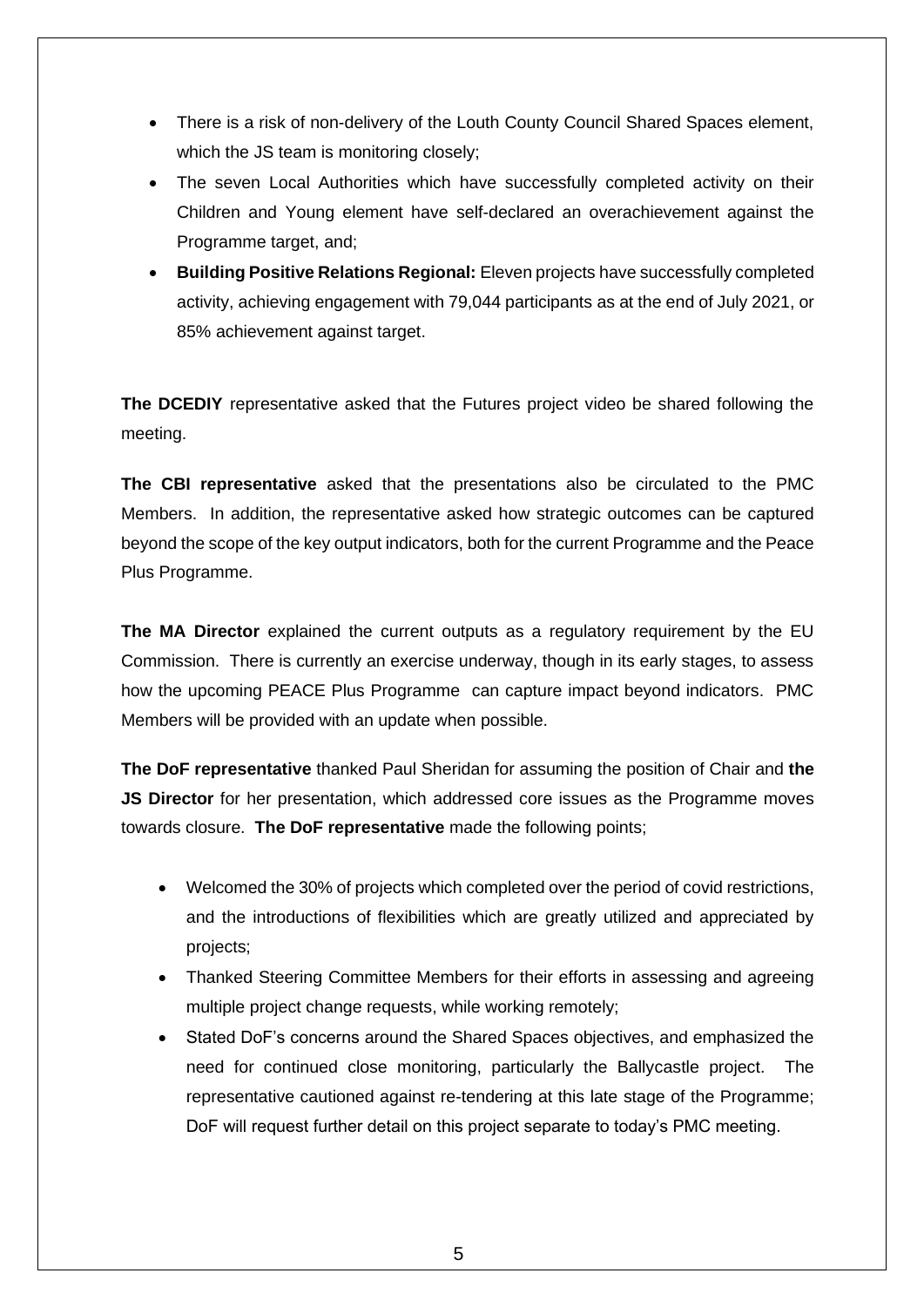- Stated DoF's concerns around the Shared Education objective, while noting that the degree of slippage has decreased from  $\epsilon$ 5 to 7 million to  $\epsilon$ 2 to 4 million.
- **The DoF representative** commended SEUPB's engagement with projects over a challenging 18 months, and;
- Welcomed the positive elements of the implementation report, as the impact of the PEACE IV Programme on the ground has become increasingly evident.

**The DPER representative** extended condolences to Gina McIntyre, and thanked Paul Sheridan for chairing and providing a comprehensive set of meeting papers. The representative acknowledged the significant challenges projects have faced due to Covid, particularly those operating under the Shared Spaces and Shared Education objectives.

**The DPER representative** echoed comments around the need to continue close monitoring of problematic areas, and offered DPER's assistance in any way required going forward.

## **The Monitoring Committee:**

• Noted the progress that has been made in the Implementation of the Programme

**AP 2: Futures project and Causeway Coast and Glens video presentations to be circulated to PMC members**

## **8. Update on Programme Management**

**The Chair** drew Members' attention to the second part of the new paper format, an update paper on Programme Management, and asked **the MA Director** to provide the update presentation.

**The MA Director's** presentation consisted of the following main points:

- The total Programme value of €279.2m (104%) has been committed to 97 projects across the programme, including Technical Assistance;
- In total, 29 PEACE IV projects, or 30%, have completed, and the SEUPB will be examining project spend as the Programme moves towards closure;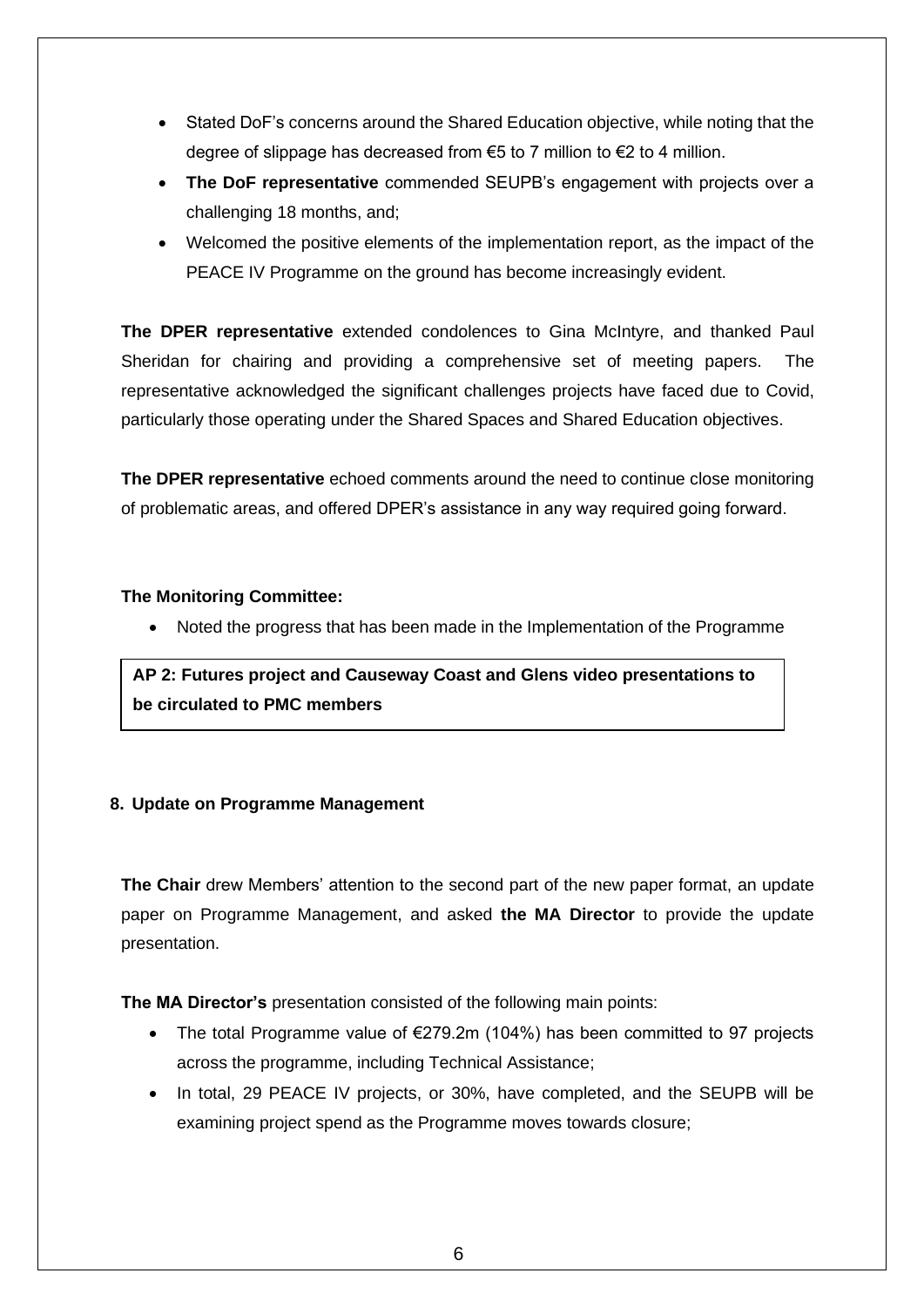- The Shared Spaces (capital) projects have submitted requests for additional funding, all of which are subject to assessment of over commitment, available underspend across the programme and reviews of economic appraisals;
- The key message remains; the SEUPB continues ongoing engagement with all projects around adaptations to activity, extensions and budget modifications around the Letter of Offer to support implementation and achievement of targets. This support will include some temporary flexibilities around Output Indicator Guidance;
- **The MA Director** outlined financial allocation and commitment declared and paid by objective. He explained that variations between the claims submitted and paid are improving and being monitored. The FCU and JS are working with projects to maintain a claims flow;
- An additional  $\epsilon$ 875,000 will be required to meet the 2021 N+3 target. There is a forecast surplus of €6.7m contributing to the 2022 N+3 target;
- In recent months, there has been a focus on a review of SEUPB business processes in order to increase the efficiency of verification. Measures have included improved communications with projects, training to improve the quality of submissions, and recruitment of further verification officers to process the claims through-puts. The SEUPB has also engaged external consultants to identify claim "bottlenecks" and recommend methods of improvement.
- The JS and MA will assess thematic-level underspend and overcommitment in the approach to Programme closure, aiming to maximise ERDF receipts, in parallel with mobilising the Peace Plus Programme.
- **The MA Director** provided an overview of progress against the Evaluation plan including the evaluation reports and findings, as seen by the Evaluation Steering Group in an October meeting.

**The DoF representative** acknowledged the SEUPB's work in achieving 104% commitment in challenging circumstances and welcomed the achievement of the N+3 target for 2021. The representative requested consistency when reporting on risks between the Implementation and Management papers in the new reporting format.

**The DoF representative** continued**,** asking that the PMC be given further assurance on key issues, including the management of the claims through-put and the Shared Spaces objective, which he highlighted as critical issues requiring action as a matter of urgency.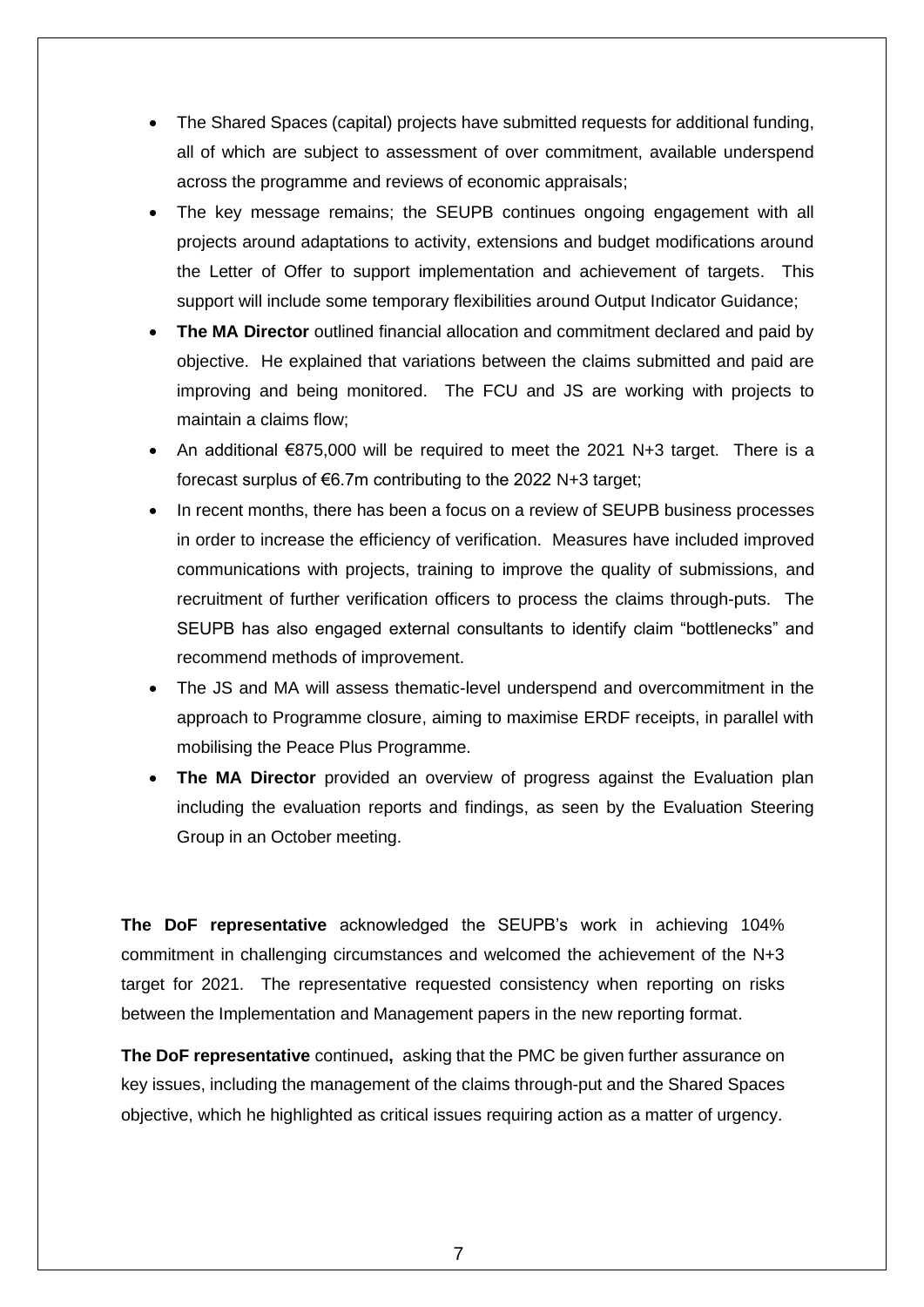**The MA Director responded,** assuring Members that the SEUPB is aware of the significance of the issues and is prepared for a difficult decision-making process in the coming weeks, with the ongoing support of the Member States.

**The JS Director** stated the JS is aware of the risks around the Shared Spaces objective and has been working closely with projects for a length of time, since the exponentially rising costs of materials due to the effects of Covid and Brexit became evident.

**The JS Director** continued, outlining an ongoing exercise to identify slippage across the remaining PEACE IV projects. Whether the slippage will be sufficient to balance the Shared Spaces requests for additional funding remains to be seen however, Shared Spaces is a high priority. In addition, the SEUPB is aware of the risk of end-weighted slippage, and the effects of any failed Shared Spaces projects on Programme budget towards Programme end.

#### **The Monitoring Committee:**

• Noted the progress made in the management of the Programme

## **9. Update on Implementation of the Communications Strategy**

**The Communications Manager** provided a presentation which included the following;

- The Communications team has been involved in several virtual project closure events, with a number now taking place physically;
- In September 2021, the SEUPB and selected PEACE projects hosted separate visits from the Vice-President of the European Commission, Maroš Šefčovič, and Dr Stephan Holthoff-Pfoertner, Minister for Federal, European and International Affairs of the State of North Rhine-Westphalia;
- On 29<sup>th</sup> September, the Duke and Duchess of Cambridge paid a surprise visit to the Sport Uniting Communities project;
- An outline of upcoming activity for the remainder of 2021 was provided;
- The new design of the Your EU! Magazine, with more of a digital focus, was detailed;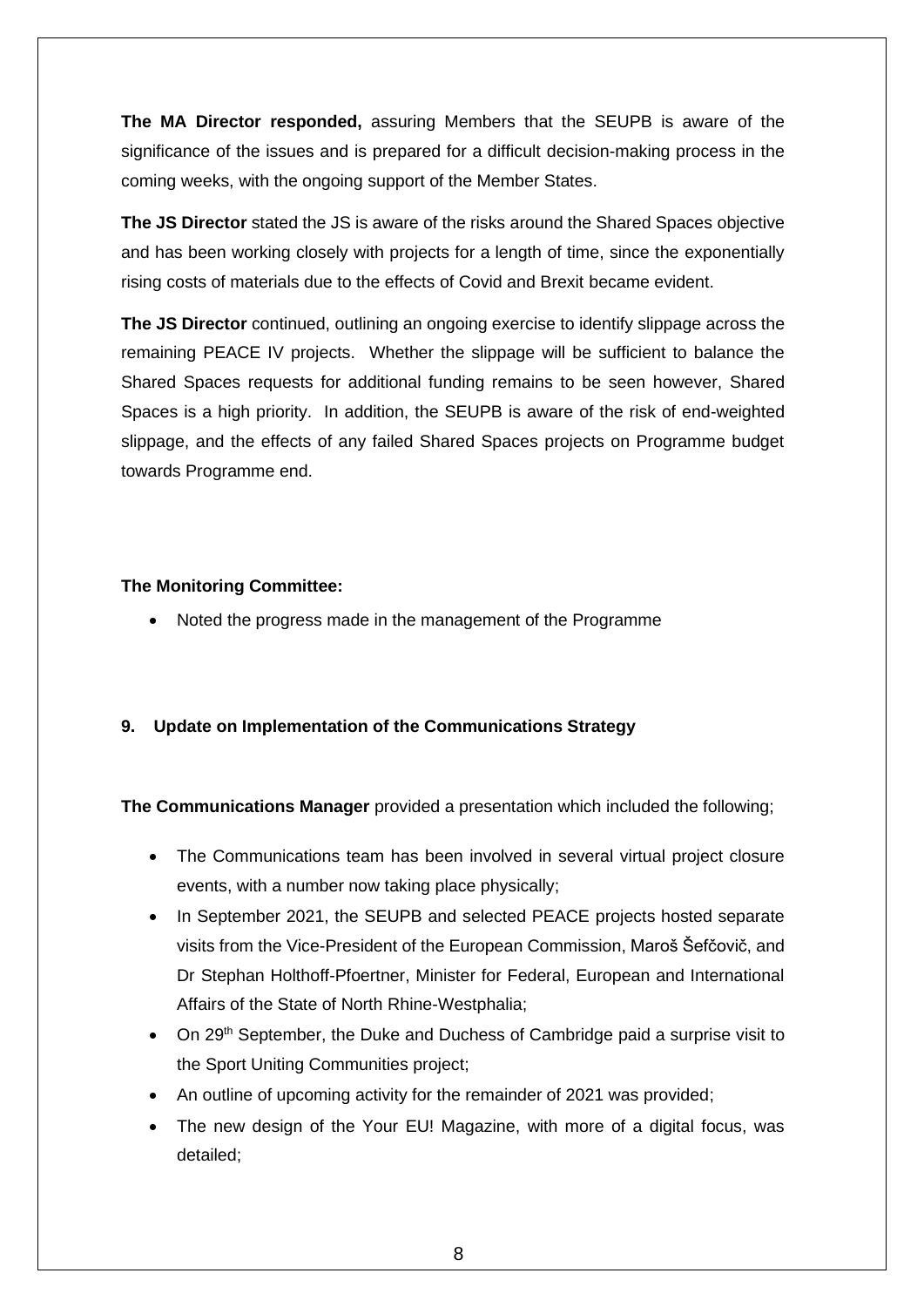- The Communications team's achievements against Programme output indicators were summarised, all of which have been exceeded;
- The Communications Manager reported on media coverage and tone, and engagement with the SEUPB's website and social media accounts;
- The Communications team's work towards the official launch of the Peace Programme Learning Platform on 15<sup>th</sup> September, through a social media and direct email campaign and the resulting positive feedback was highlighted, and;
- An overview of anticipated 2022 Communications activity was provided.

**The DoF representative** commended the Communications Manager for the achievements described, undertaken over an extremely challenging and busy period. The representative asked for an indication of the usage of the Peace Platform to date.

**The Communications Manager** stated the usage figures will be detailed in the next agenda item, and the Communications Team are developing plans to market and promote the Platform in early 2022.

**The DPER representative** thanked the Communications Manager for the update and complimented the Communications team on its clear and accessible infographics and videos. The representative stated she was present at the EU Vice-President's visit and the presentations given were highly effective and impressive.

## **The Monitoring Committee**;

- **Noted** the communications activity since the last Programme Monitoring Committee meeting, and;
- **Noted** progress in implementation of the Communications Strategy.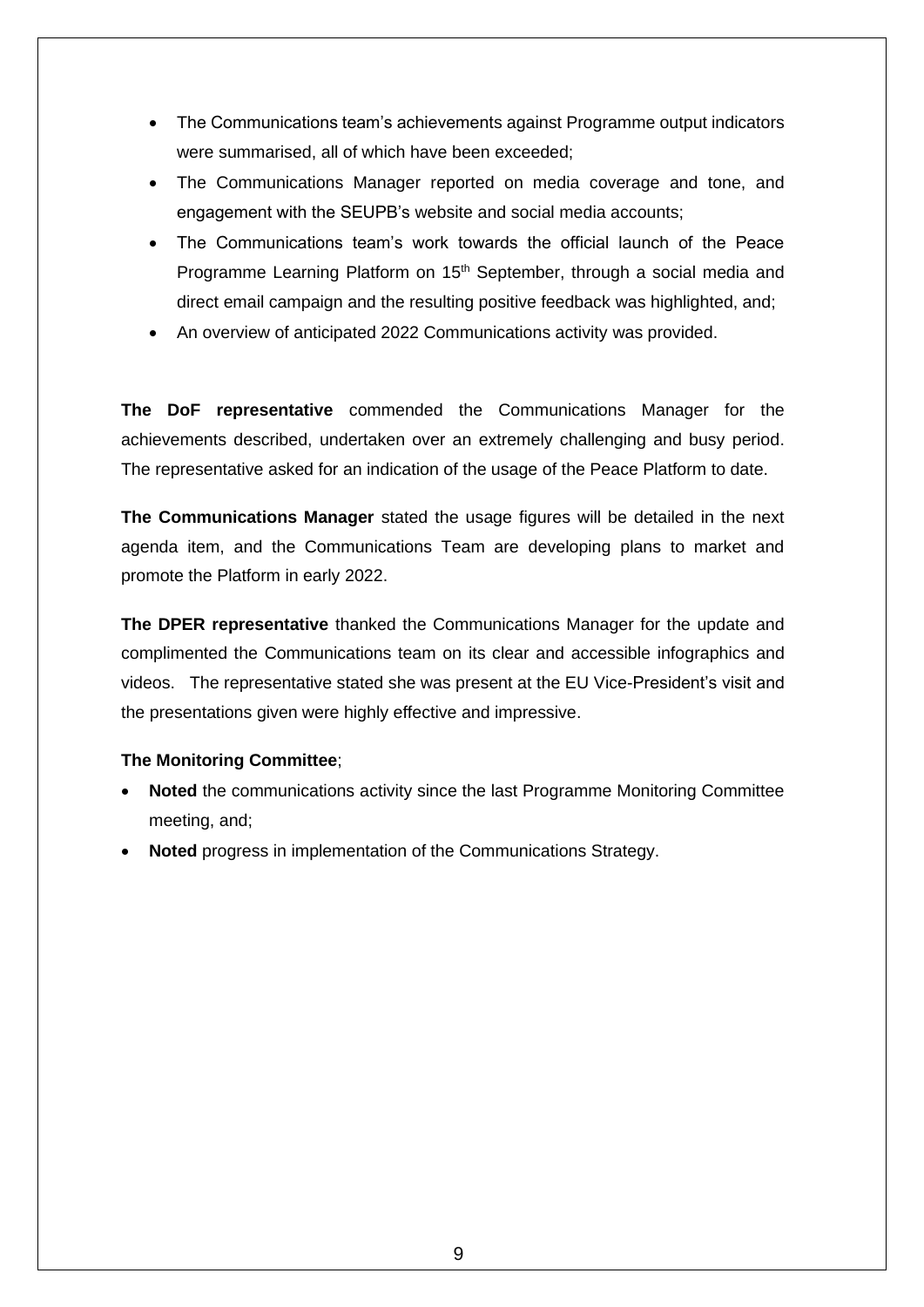## **10. Peace Platform Update**

**Christina McCartney, MA Programme Officer,** provided a presentation detailing progress in mobilising the Peace Platform, which consisted of the following main points;

- The Peace Platform is an online digital archive containing information on all PEACE Programmes since their inception in 1995, comprising over 22,500 projects;
- Resources available include project case studies, evaluations, research and reports, audio, films, photographs, press coverage, publicity and promotion materials;
- An overview of the home page was provided, with attention drawn to the three core aims; of "Discover, Collaborate, Learn";
- The launch was regarded as highly successful. 140 attended the live event, with 268 participants joining via YouTube and, as of 31<sup>st</sup> October 2021, there have been 1872 unique page views, 1043 new unique users globally and 22 organisations registered for accounts;
- An overview of the next steps and responsibility of the Platform Working Group was provided, and;
- The Programme Officer directed Members to the Peace Platform online and dedicated email address.

## **The Monitoring Committee;**

• Noted the update on implementation/ mobilisation of the Peace Programmes Learning Platform

#### **11. PEACE PLUS Programme Update**

**The Director of Managing Authority,** extended apologies for **MA Programme Manager Declan McGarrigle,** as the Lead on Peace PLUS Programme implementation. **The MA Director** provided a presentation detailing progress on preparing for the Peace Plus Programme, which included the following main points;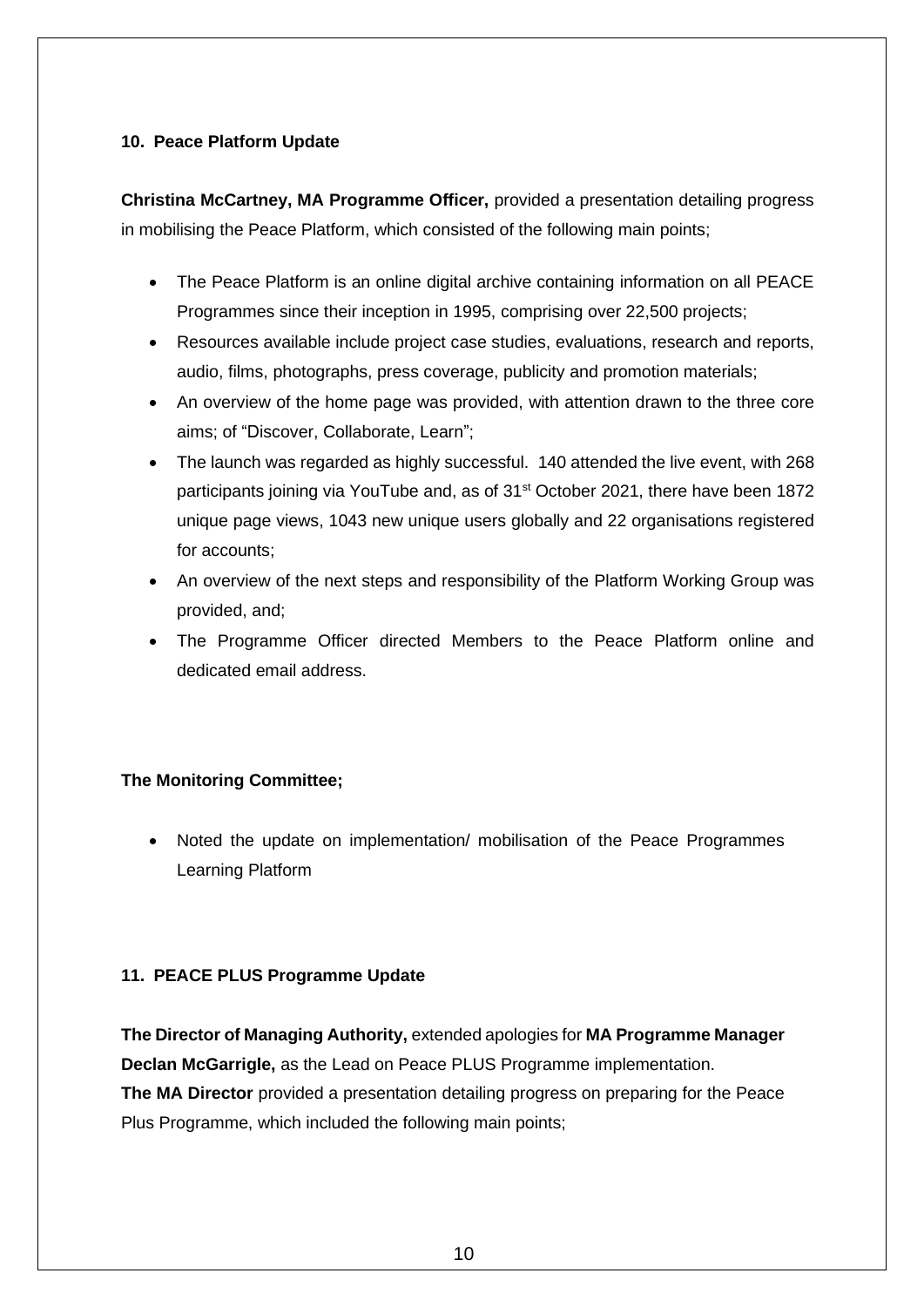- The overall Programme budget has been confirmed at around €1.145 billion across six themes and 21 individual investment areas;
- The Programme was approved by the NI Executive, the Irish Government and the North South Ministerial Council in October 2021;
- The initial calls are scheduled to open in 2022, with pre-application support available. The majority of calls will release later in 2022 and into 2023.
- MA are continuing work to develop a call schedule and will approach the relevant Departments individually, and;
- The Managing Authority's next key tasks include the following;
	- o Developing Individual Calls for Applications
	- o Putting in place pre-application support
	- o Developing Application and Assessment processes
	- o Developing Programme Rules and Guidance
	- o Setting up and establishing the new Programme Monitoring Committee.

**The DPER representative** congratulated the SEUPB on the adoption of Peace Plus by both Governments and the NSMC, and thanked the PMC for their efforts in pushing forward a substantial Programme package.

**The DoF representative** echoed those comments, congratulating the SEUPB and emphasising the need to continue momentum in undertaking the next steps. The representative asked that sincere thanks were passed to Declan McGarrigle.

#### **The Monitoring Committee**

• Noted progress in designing and implementing the PEACE PLUS Programme

#### **12. AOB**

In the sole item of further business, the Chair asked for voluntary participants for membership of the Evaluation Steering Group (ESG), which has difficulty in meeting quorum. Members were asked to contact the Secretariat if interested.

No further business was declared.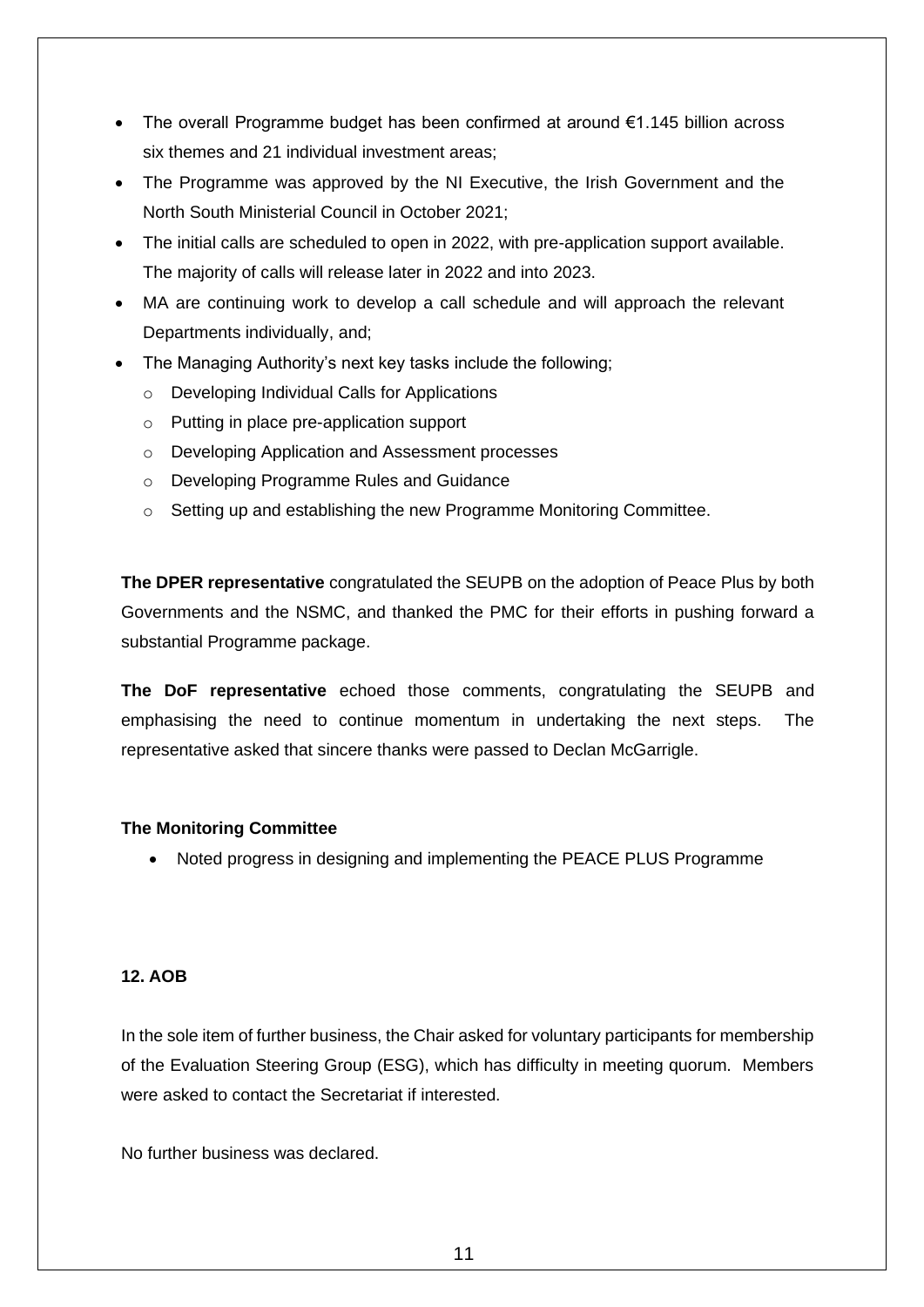#### **13. Date of next meeting**

**The Chair** stated the next meeting will be scheduled for Spring 2022 in a format consistent with health guidance at the time. A date has not yet been set, as the PMC of the current Programme will run in parallel with the Peace Plus PMC.

The Chair thanked Members and concluded the meeting.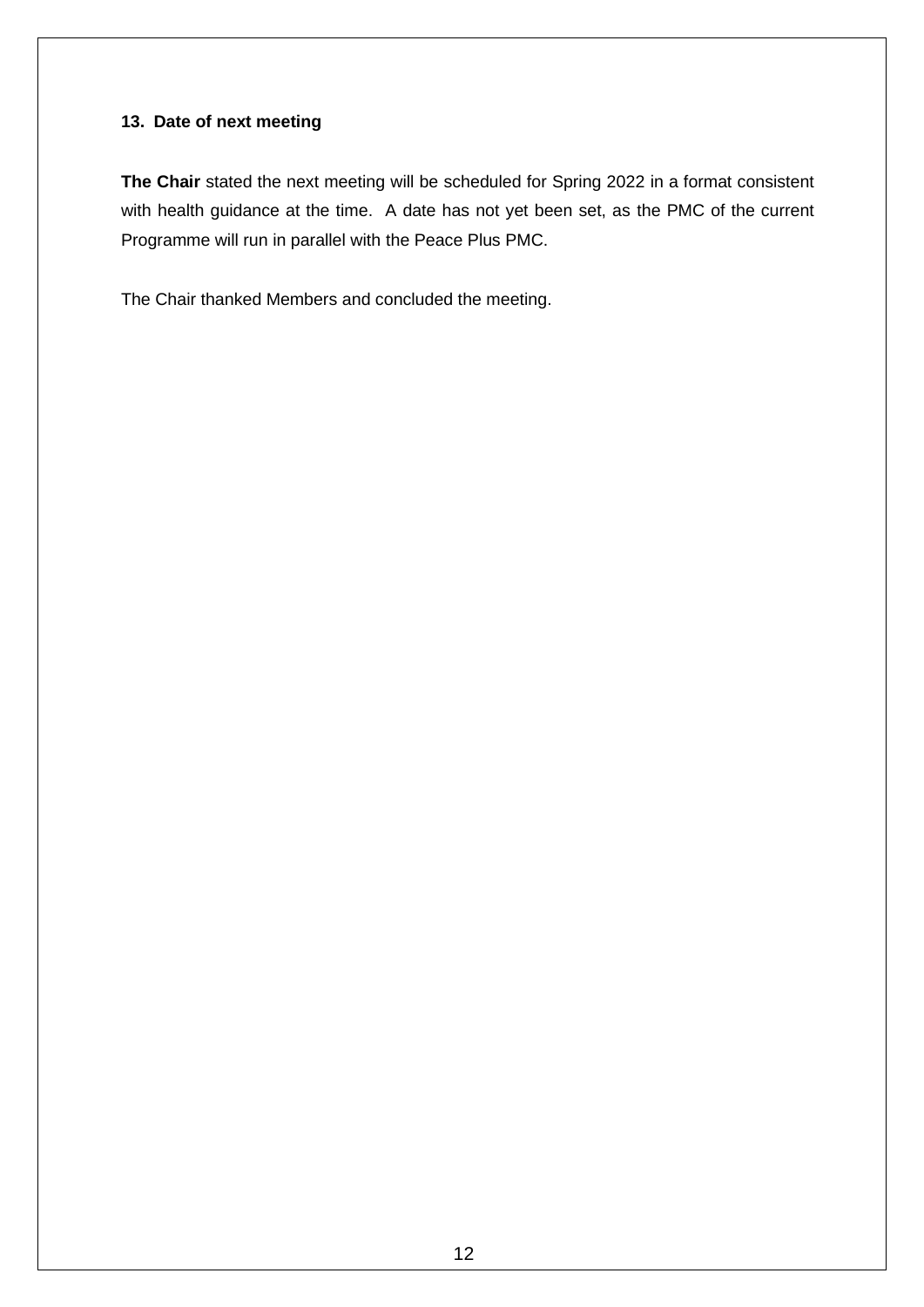## **ANNEX I**

# **ACTION POINTS/ISSUES OF CLARIFICATION ARISING FROM MONITORING COMMITTEE Thursday 04 November 2021; Virtual meeting via Microsoft Teams**

## **ACTION POINTS**

| Agenda      | <b>Action</b> | <b>Action</b>                                                                                                 | <b>Responsibility</b>     |
|-------------|---------------|---------------------------------------------------------------------------------------------------------------|---------------------------|
| <u>Item</u> | <b>Point</b>  |                                                                                                               |                           |
| 4           |               | Minutes of previous meeting to be amended<br>and uploaded to SEUPB website                                    | <b>Managing Authority</b> |
|             | 2             | Futures project and Causeway Coast and<br>Glens video presentations to be circulated to<br><b>PMC</b> members | <b>Managing Authority</b> |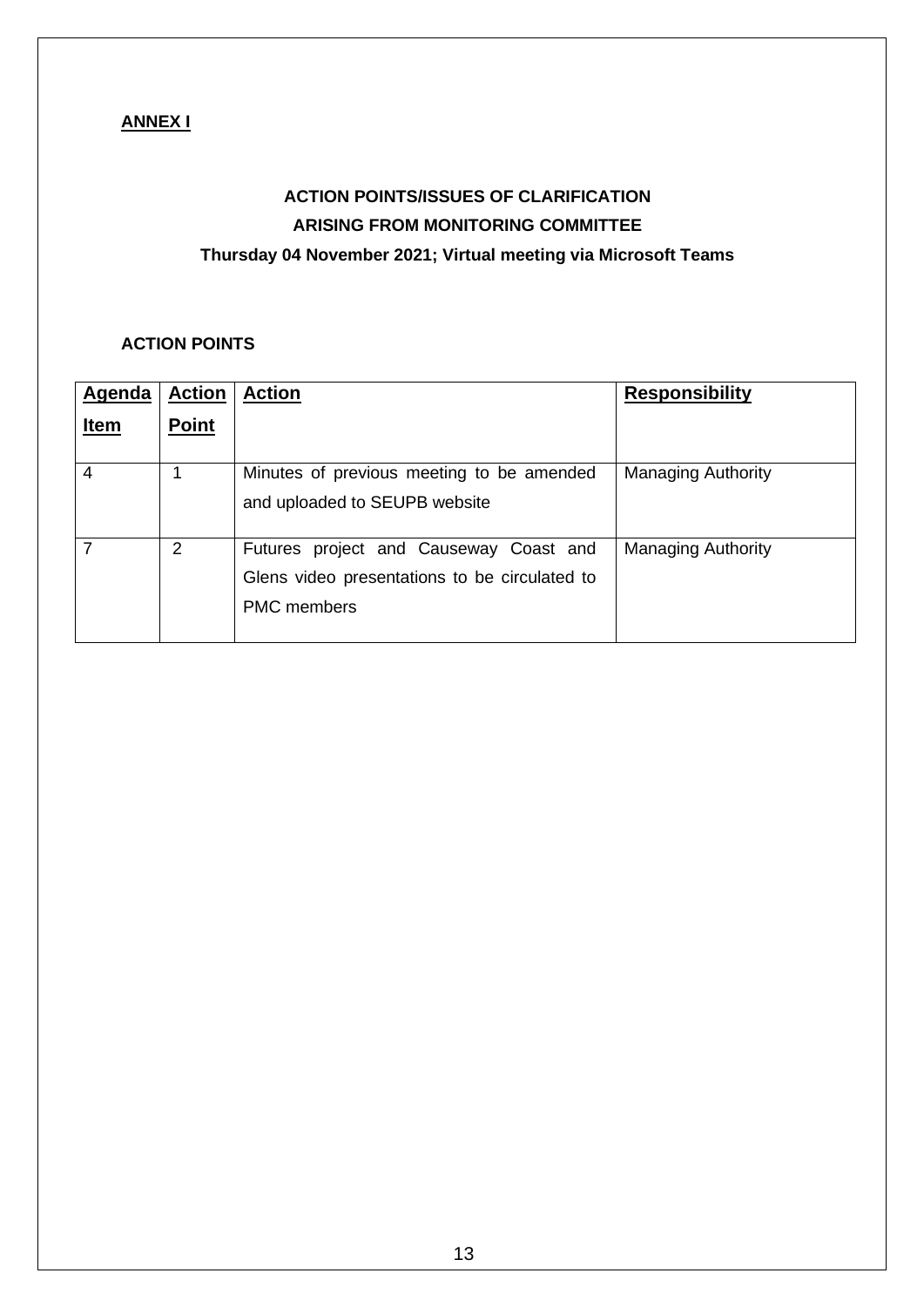## **ANNEX II**

# **Attendance – PEACE IV Programme Monitoring Committee, 04 November 2021, held virtually via Microsoft Teams**

## **Chair**

Paul Sheridan Certifying Authority, SEUPB

## **Members**

| <b>Paul Beattie</b>        | Managing Authority, the SEUPB   |
|----------------------------|---------------------------------|
| <b>John McCandless</b>     | <b>Communications, SEUPB</b>    |
| <b>Helen Donaldson</b>     | <b>Joint Secretariat, SEUPB</b> |
| Declan McGarrigle          | Managing Authority, SEUPB       |
| Jacqueline Healy           | <b>IHREC</b>                    |
| Pamela Dooley              | <b>ICTU Northern Ireland</b>    |
| <b>Hazel Francey</b>       | The Equality Commission NI      |
| Anne Marie Caulfield       | <b>DPER</b>                     |
| Tom Lavin                  | Irish Rural Link                |
| Dominic McCullough         | Department of Finance NI        |
| Paddy McGinn               | Pobal                           |
| Damian Duffy               | <b>CBI</b>                      |
| Aedin McLoughlin           | The Environmental Pillar        |
| <b>Geoff Nuttall</b>       | <b>NICVA</b>                    |
| Alderman Michael Henderson | <b>NICVA</b>                    |
| Ivan Cooper                | The Wheel                       |
| <b>Cllr Jenny Palmer</b>   | <b>NILGA</b>                    |
| Michael D'Arcy             | <b>IBEC</b>                     |
| Michael Power              | <b>NISRA</b>                    |

## **Advisors**

| <b>Frances Curran</b> | Department of Education NI |
|-----------------------|----------------------------|
| Kris Magnus           | The EU Commission          |
| Joanne Knight         | The EU Commission          |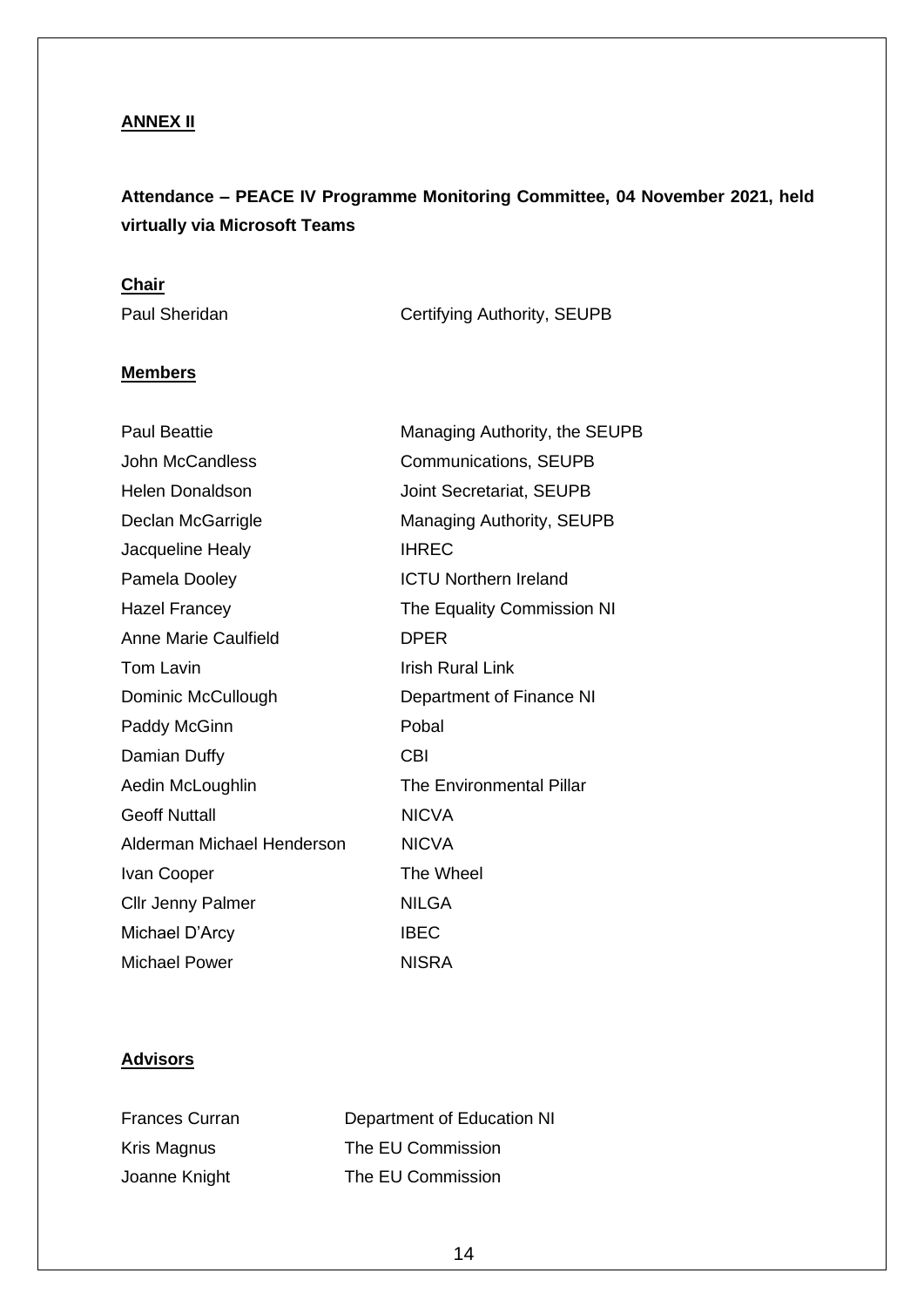| <b>Catherine Powell</b> | Department for the Economy NI              |
|-------------------------|--------------------------------------------|
| <b>Anne Tohill</b>      | The Executive Office NI                    |
| Deirdre Kearney         | <b>DRCD</b>                                |
| <b>Tony McKibben</b>    | Department for Communities NI              |
| Aoibhin O'Malley        | Department of Education and Skills Ireland |
| Paula Keatley           | <b>DCEDIY</b>                              |
| Shauna Markey           | <b>DCEDIY</b>                              |
|                         |                                            |

## **Observers**

| Paul Boylan           | <b>Joint Secretariat, SEUPB</b>            |
|-----------------------|--------------------------------------------|
| Tanya Hamilton        | The Executive Office NI                    |
| Christina McCartney   | Managing Authority, the SEUPB              |
| Peter Molloy          | <b>DPER</b>                                |
| Pamela Meekin         | Office of the CEO, SEUPB                   |
| <b>Glenny Whitley</b> | <b>Joint Secretariat, SEUPB</b>            |
| David Lynch           | Department of Finance NI                   |
| Orla Dowling          | Department of Education and Skills Ireland |
| Ryan Donaldson        | Department of Finance NI                   |
| Deirdre Bourke        | North South Ministerial Council            |
| John Barr             | <b>Department for Communities NI</b>       |
| Sarah Goldberg        | <b>DFHERIS</b>                             |
| Maura Young           | FCU, the SEUPB                             |
| Sean McAteer          | <b>NSMC</b>                                |

## **Secretariat (SEUPB)**

| <b>Tara McCormick</b> | <b>Managing Authority (minutes)</b>      |
|-----------------------|------------------------------------------|
| Nora Winder           | Managing Authority (remote tech support) |

## **Apologies**

| Gina McIntyre     | <b>CEO, SEUPB</b>         |
|-------------------|---------------------------|
| Declan McGarrigle | Managing Authority, SEUPB |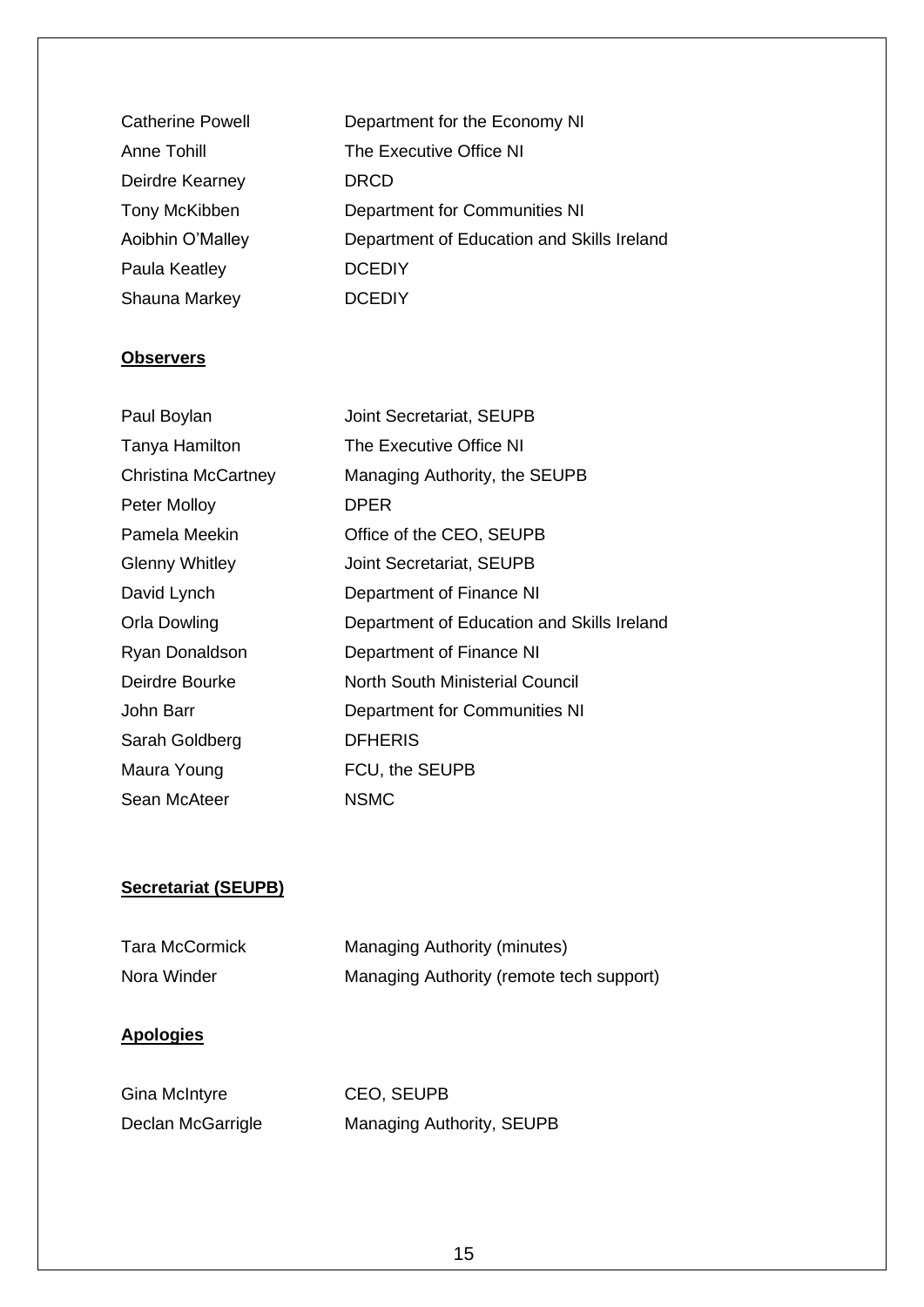| Joanne Breen                | The Executive Office NI       |
|-----------------------------|-------------------------------|
| <b>Margaret Downey</b>      | The Executive Office NI       |
| <b>Cllr Jim McKeever</b>    | <b>NILGA</b>                  |
| Marie Matthews              | The Executive Office NI       |
| Kathryn McCamley            | Department for the Economy NI |
| <b>Emily Smyth</b>          | <b>CNCC</b>                   |
| Jill Caldwell               | Department of Education NI    |
| <b>Cllr Stevie Corr</b>     | <b>NILGA</b>                  |
| <b>Cllr Frances Burton</b>  | <b>NILGA</b>                  |
| Gerry Doyle                 | <b>NWRA</b>                   |
| <b>Cllr Frank McBrearty</b> | <b>NWRA</b>                   |
| Cllr Conor Keelan           | <b>EMRA</b>                   |
| Seamus McAleavey            | <b>NICVA</b>                  |
| <b>Tim Smith</b>            | <b>ICTU Ireland</b>           |
| <b>Wesley Aston</b>         | Ulster Farmers Union          |

#### **Departing Members**

- Jim Wilkinson, Department for the Economy;
- Gerry Lavelle, North West Regional Assembly;
- Sean Kelly, CNCC, Council for Nature, the Countryside and Conservation;
- Leanne Massey, who left her post as JS Director on 01 October 2021;
- Emer McGeough, NSMC;
- Julie Carson, Executive Office NI, and;
- John Williamson, the Department for Education NI.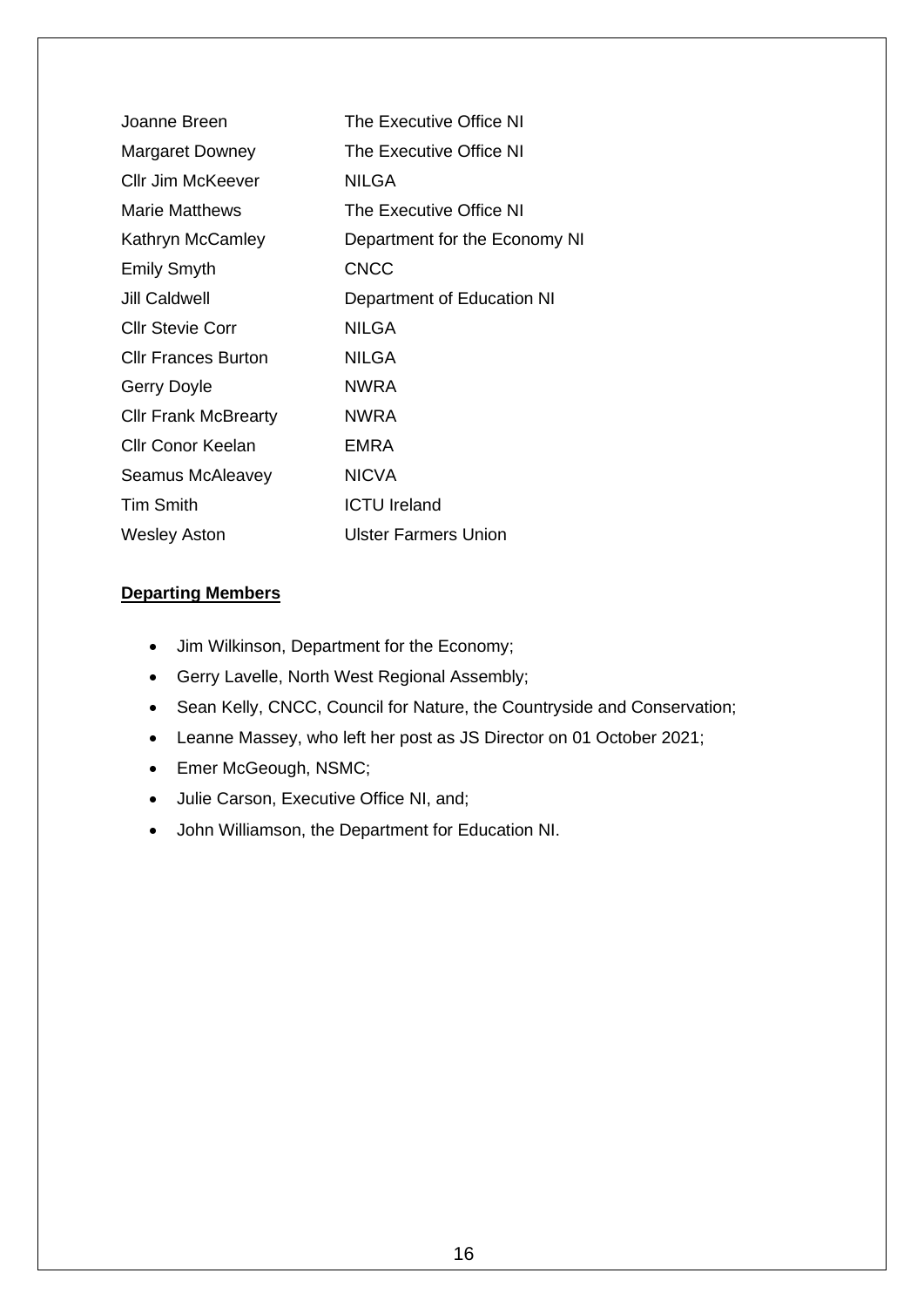**ANNEX III**

**Glossary of acronyms used in the minutes:**

| <b>AIR</b>    | <b>Annual Implementation Report</b>                                                                       |
|---------------|-----------------------------------------------------------------------------------------------------------|
| <b>CBI</b>    | <b>Confederation of British industry</b>                                                                  |
| <b>CNCC</b>   | <b>Council for Nature Conservation and the Countryside</b>                                                |
| <b>CPD</b>    | <b>Central Procurement Directorate (Northern Ireland)</b>                                                 |
| <b>DAERA</b>  | Department of Agriculture, Environment and Rural Affairs                                                  |
| <b>DCEDIY</b> | Children, Equality,<br><b>The</b><br>Department of<br>Disability,<br><b>Integration and Youth Ireland</b> |
| <b>DfE</b>    | <b>Department for the Economy</b>                                                                         |
| <b>DRCD</b>   | <b>Department of Rural and Community Development</b>                                                      |
| <b>DoF</b>    | <b>Department of Finance (Northern Ireland)</b>                                                           |
| <b>DJEI</b>   | Department of Jobs, Enterprise and Innovation                                                             |
| <b>DoH</b>    | <b>Department of Health NI</b>                                                                            |
| <b>DPER</b>   | Department of Public Expenditure and Reform                                                               |
| <b>EMRA</b>   | <b>Eastern &amp; Midland Regional Authority</b>                                                           |
| eMS           | <b>Electronic Monitoring System</b>                                                                       |
| <b>ESG</b>    | <b>Evaluation Steering Group</b>                                                                          |
| <b>EUC</b>    | <b>European Commission</b>                                                                                |
| <b>IBEC</b>   | <b>Irish Business and Employers Federation</b>                                                            |